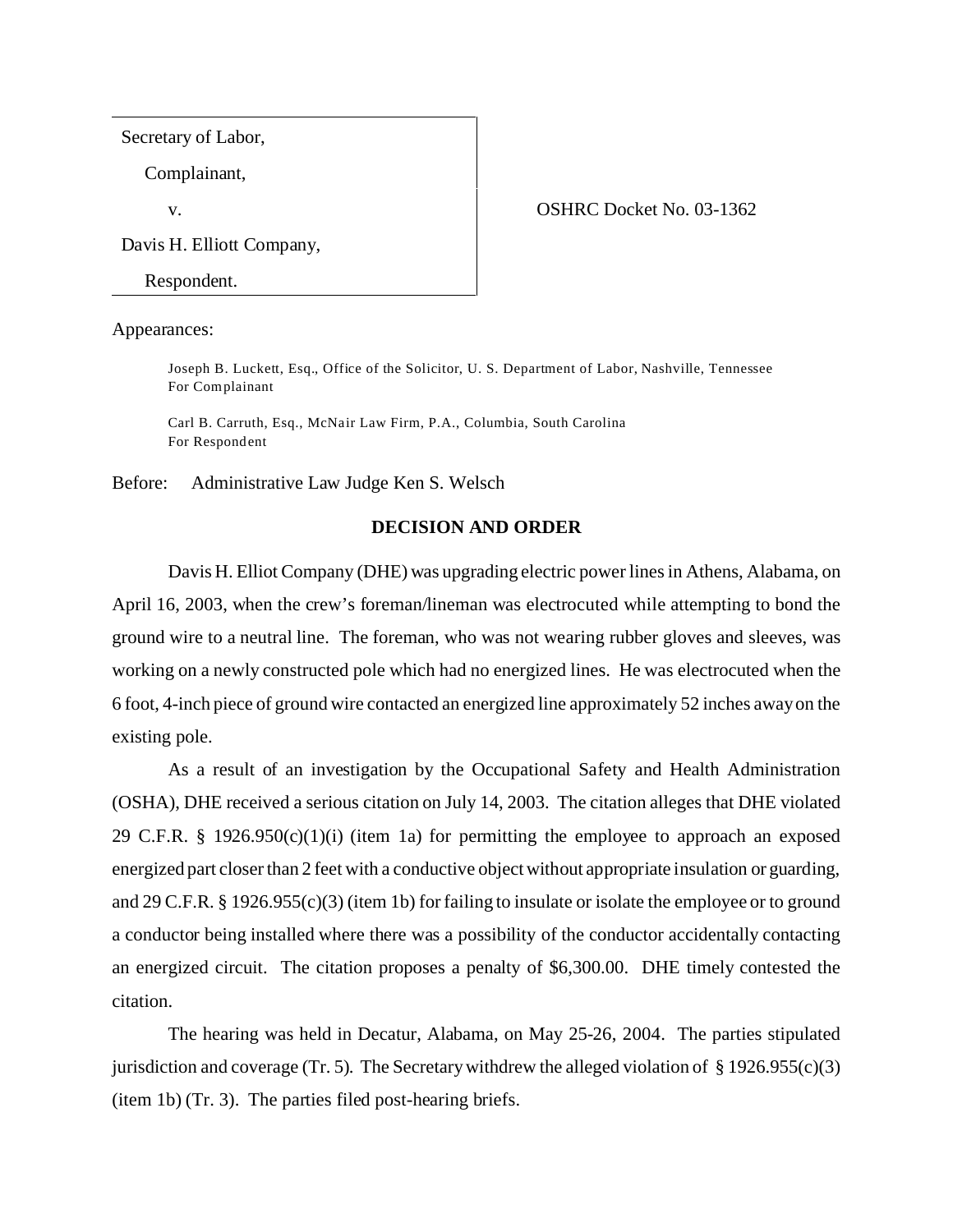DHE denies that it violated  $\S$  1926.950(c)(1)(i) (item 1a). DHE argues that its foreman/lineman was not working within the minimum approach distance because the power pole, hardware, and all lines where he was working were not energized. DHE asserts that it was unexpected and not reasonably anticipated for the ground wire to contact the energized line approximately 52 inches away on an adjacent, existing pole. DHE argues that it lacked knowledge of the hazard and if a violation is found, it was due to unpreventable employee misconduct.

For the reasons discussed, the alleged violation of 29 C.F.R. § 1926.950(c)(1)(i) is vacated.

### *Background*

DHE is engaged in the construction of power transmission and distribution systems primarily in the southeastern United States. DHE's corporate place of business is Roanoke, Virginia, and its operations are handled from Lexington, Kentucky. DHE employs approximately 800 employees. The company's safety manager is Dave Summers (Tr. 10, 41, 246-247).

In April 2003, pursuant to a contract with Athens Utilities, DHE was engaged in constructing and upgrading new electric power lines and poles adjacent to the existing power lines in Athens, Alabama (Tr. 60, 186). DHE contracted to set new poles in the ground, install anchors, pull in new conductors, and take out the existing lines (Tr. 333). DHE utilized two crews to perform the work which had been going on for approximately two months (Tr. 60). General foreman Sam Haskins oversaw the work of the two crews (Tr. 10, 53).

The crew foremen were linemen Danny Parsons and Joe Boose (Tr. 11, 106, 331). The crews worked 10-hour days, 4-day weeks, Monday through Thursday (Tr. 70, 75). Their normal work hours were 6:00 a.m. to 4:30 p.m. (Tr. 357). Crew foreman Parsons had been employed by DHE for approximately six months (Tr. 250).

On April 16, 2003, Parsons's crew was engaged in attaching new conductor lines and a neutral line on two new power poles at the corner of Browns Ferry and Reid Road, Athens, Alabama (Exhs. C-1, R-12; Tr. 10, 62, 333). The crew was trimming, clipping, and tying the lines at the conductors (Tr. 62). Parsons's crew consisted of lineman, Wade Casey, operator/groundsman Richard Wright, and groundsman Chris Weems (Tr. 11, 62). Foreman Parsons and groundsman Wright worked at one pole while lineman Casey and groundsman Weems worked at the other pole (Tr. 69). Nothing on the new poles, including the conductor lines and hardware, were energized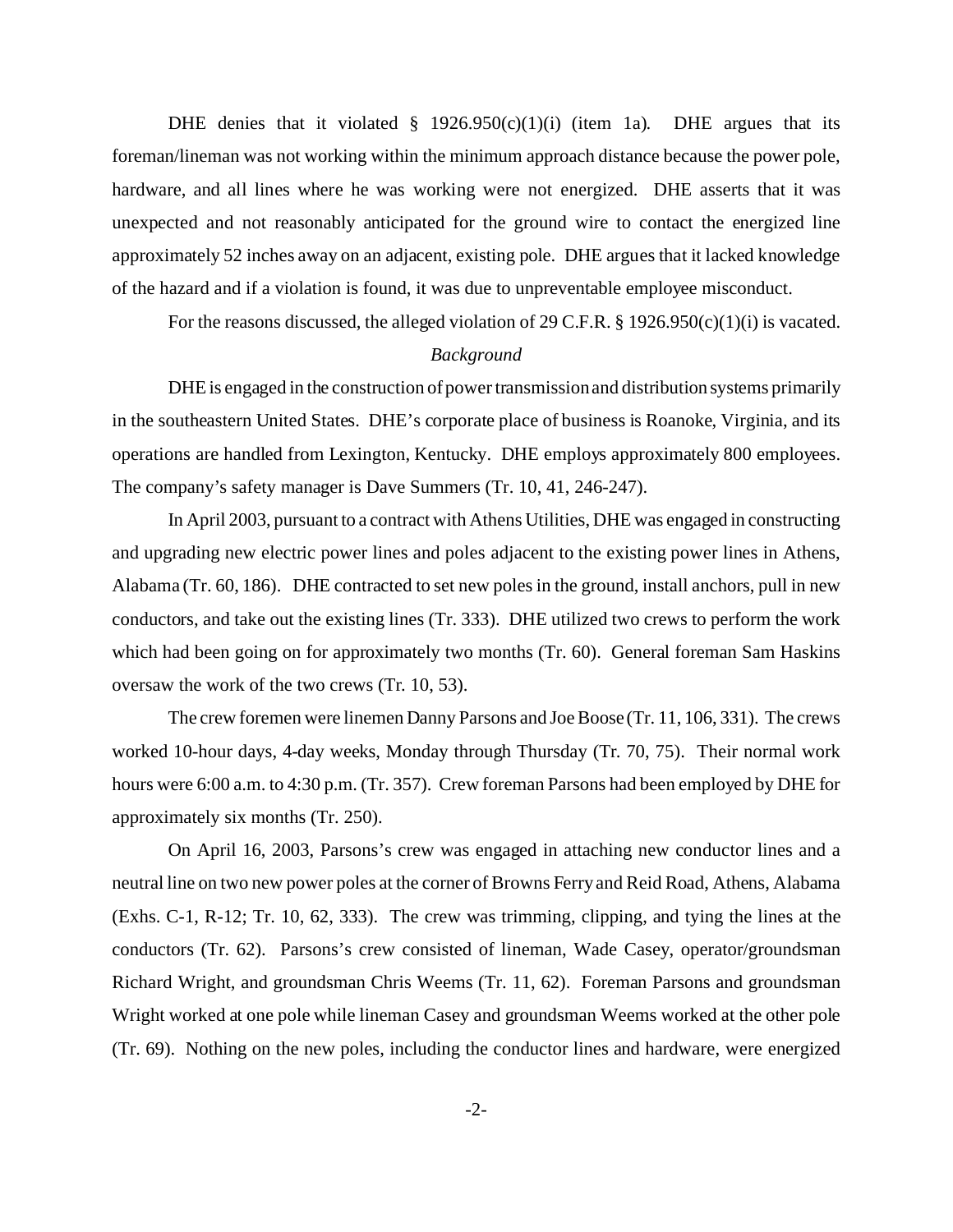(Tr. 43, 48). However, the existing poles and lines, which were adjacent to the new poles, remained energized (Exhs. C-4, C-6; Tr. 23, 31). During the morning's work, Parsons wore rubber gloves with sleeves and laid rubber hoses across the adjacent energized lines (Tr. 31-32, 50, 337). He worked from an insulated bucket (Exh. C-4).

General foreman Haskins, who oversaw the work of the two crews, was present throughout the morning with Parsons's crew (Tr. 53, 338). At the time of the accident, he had left the site to get materials from the warehouse (Tr. 53, 339). Haskins went to the warehouse at approximately 2:00 p.m. (Tr. 340).

At approximately 3:40 p.m., foreman Parsons removed the rubber hoses from the adjacent energized lines and returned the bucket to the ground, apparently thinking that he was finished. Once on the ground, he realized that the ground wire had not been bonded to the neutral line (Tr. 51, 92, 190). The contract specifications required three ground wire connections, one to the neutral line on either side of the pole and one to the guy wire (Tr. 186-187, 350). According to DHE, this is a routine job which takes approximately 10 minutes (Tr. 253, 351).

To do the job, Parsons obtained a 4-foot piece of copper wire, some connectors, and raised the aerial bucket up to the new pole. He positioned the bucket approximately one foot below the neutral line and on the opposite side of the pole from the adjacent energized lines (Exhs. C-2, C-5, R-13; Tr. 190, 241, 262). Parsons was approximately 25 feet above the ground (Tr. 241). To bond the neutral on one side of the new pole, Parsons uncoiled the ground wire, which is a continuous piece of copper wire stapled to the pole before it is set into the ground. The coiled ground wire near the top of the pole was 6 feet 4 inches long (Exhs. C-7, R-11, R-19; Tr. 191, 205, 214, 225, 253). Although rubber gloves and sleeves were in the aerial bucket, Parsons did not wear them (Tr. 31, 51, 85). He also did not place rubber hoses over the adjacent energized lines. When Parsons uncoiled the ground wire to attach it to the neutral line, the ground wire contacted the adjacent energized line, approximately 52 inches away<sup>1</sup> (Exh. R-11; Tr. 23, 29, 34, 47, 179, 182-183, 191, 261). The

 $<sup>1</sup>$  The closest energized line was 42 inches vertically lower than the new neutral line to which Parsons was</sup> attempting to bond the ground wire and 32 inches horizontally out from the pole where Parsons was working (Tr. 176). Thus, by the application of basic geometry ( $C^2 = A^2 + B^2$ ), the nearest energized line was 52.8 inches from the neutral conductor.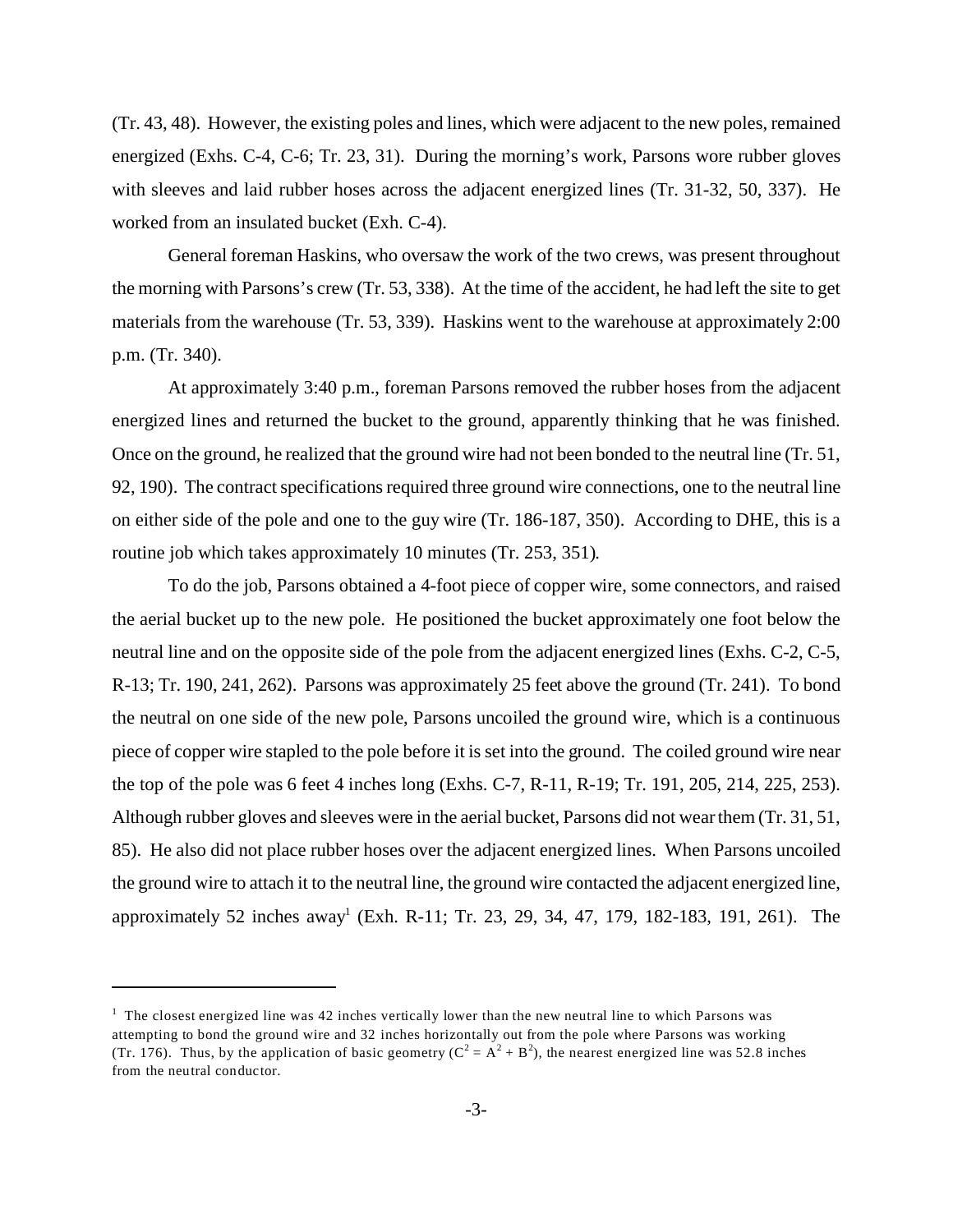energized line was 7,200 volts (Tr. 42, 176). Parsons was in the aerial bucket for a "very few minutes before the accident happened" (Tr. 51). No one saw the accident (Tr. 23, 240).<sup>2</sup>

On April 17, 2004, at approximately 12 noon, Compliance Safety and Health Officer Michelle Sotak initiated an investigation of the accident. DHE's field safety director Donald Adkins had the accident site recreated by having the aerial bucket moved into the same position on the new pole. The only difference was that the copper wire had been removed from the energized line and re-coiled (Tr. 12, 63-64, 262). Compliance Officer Sotak took photographs, interviewed employees, and used the measurements provided by DHE (Tr. 11, 42-43). Based on her recommendation, a serious violation of 29 C.F.R. § 1926.950(c)(1)(i) was cited on July 13, 2003.

## *Discussion* Alleged Violation of 29 C.F.R. § 1926.950(c)(1)(i)

The citation alleges that on April 16, 2003, the foreman/lineman, while working in an aerial bucket without rubber gloves and sleeves, allowed the grounding wire to approach an exposed energized conductor line.<sup>3</sup> Section  $1926.950(c)(1)$  provides that:

No employee shall be permitted to approach or take any conductive object without an approved insulating handle closer to exposed energized parts than shown in Table V-1 unless;

- (i) The employee is insulated or guarded from the energized part (gloves or gloves with sleeves rated for the voltage involved shall be considered insulation of the employee from the energized part), or
- (ii) The energized part is insulated or guarded from him and any other conductive object at a different potential, or
- (iii) The employee isolated, insulated, or guarded from any other conductive object(s), as during live-line bare-handed work.

 $2$  DHE's proffered that Parsons may have been in a hurry because he wanted to get home early to mow his lawn (Tr. 318). Also, DHE speculated that Parsons may have been stung by a bee or had a heart attack (Tr. 216). Such testimony was not allowed based on hearsay and speculation.

 $3$  The Secretary has the burden of proving a violation.

In order to establish a violation of an occupational safety or health standard, the Secretary has the burden of proving: (a) the applicability of the cited standard, (b) the employer's noncompliance with the standard's terms, (c) employee access to the violative conditions, and (d) the employer's actual or constructive knowledge of the violation (*i.e.,* the employer either knew or, with the exercise of reasonable diligence could have known, of the violative conditions). *Atlantic Battery Co.,* 16 BNA OSHC 2131, 2138 (No. 90-1747, 1994).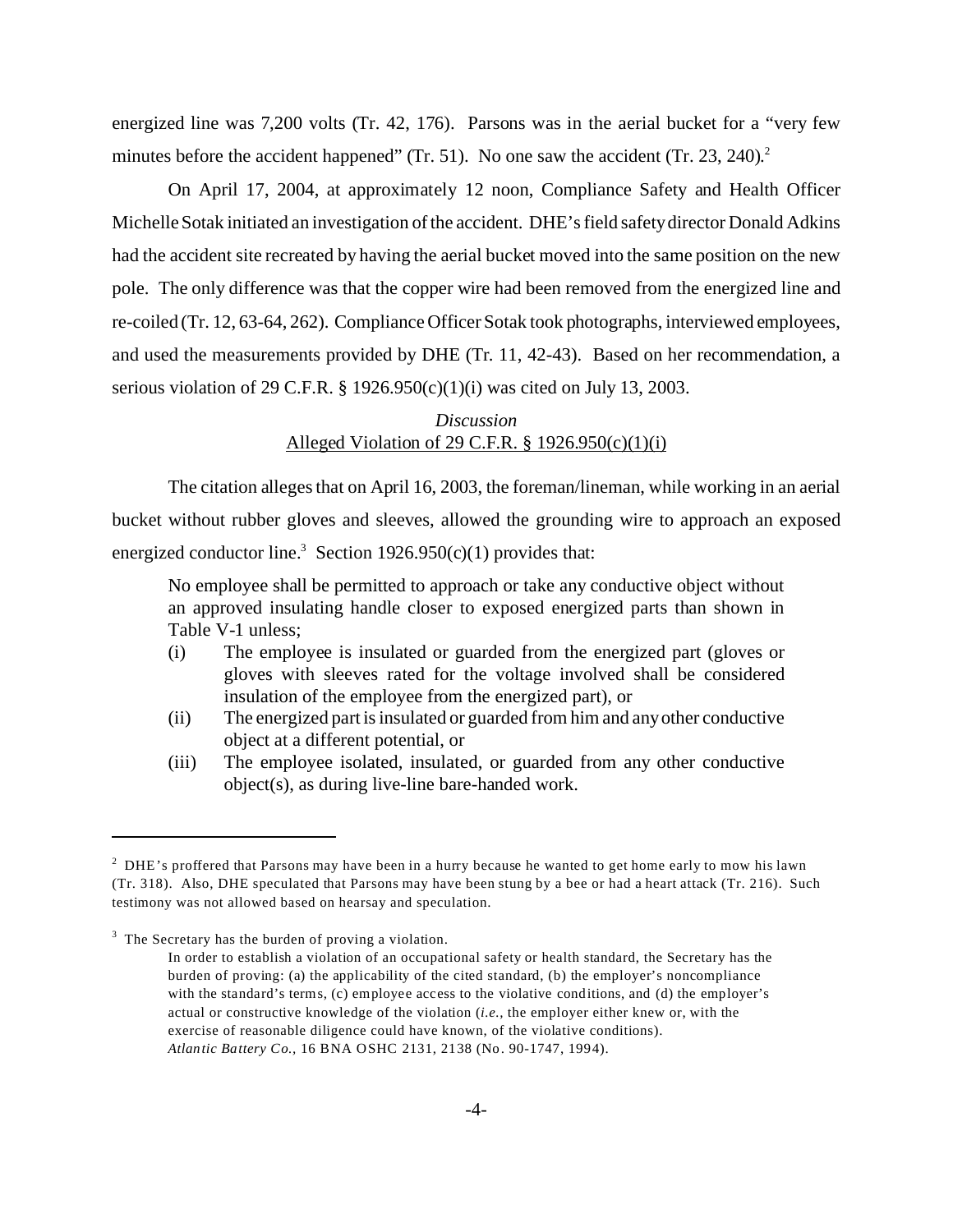Section 1926.950 applies to the construction of electric transmission and distribution lines and equipment. At the time of the incident, DHE was erecting new poles and installing new power lines for the distribution of electric power for Athens Utilities. The minimum approach distances required by  $\S 1926.950(c)(1)$  applied to DHE's work.

According to Table V-1, in § 1926.950 $(c)(1)$ , the minimum approach distance to an energized line with voltage of less than 15,000 volts phase-to-phase is 2 feet (24 inches). DHE does not dispute that the energized line which was contacted, carried 7,200 volts (Tr. 29, 179). There is no disagreement that Parsons's minimum approach distance to an energized line was 2 feet (Tr. 59, 145, 217).

If within the minimum approach distance of 2 feet,  $\S$  1926.950(c)(1) requires insulating, guarding or isolating the employee or energized line. DHE acknowledges that Parsons was not wearing rubber protective gloves and sleeves and the adjacent energized line was not insulated or protected from accidental contact at the time of the accident (Tr. 167). Also, the ground wire which Parsons uncoiled was 6 feet 4 inches and was approximately 52 inches from the energized line.

DHE's argument that Parsons's work on the new pole did not violate the 2-foot minimum approach distance because nothing on the new pole was energized which required isolation, insulation, or guarding, is rejected. In addition to an employee working within the minimum approach distance, the standard also does not permit conductive objects, such as the uncoiled ground wire, to be within the minimum approach distance of exposed energized parts. The uncoiled ground wire, which was in excess of 6 feet long, was only 52 inches from the exposed energized line. Parsons' uncoiling of the ground wire breached the 2-foot minimum approach distance and he was electrocuted when the ground wire came in contact with an adjacent energized line. Such a breach of the minimum approach distance was reasonably predictable. The uncoiled ground wire created approximately 4 feet of wire which could reach into the minimum approach distance. Based on the elevated position of the work, the close proximity of the energized line, the ground wire's flexibility by being held only at one end by a staple, the location of the staple on the side of the pole, the uncoiling of the wire by the lineman, and the outdoor conditions including wind made the possible contact of the ground wire with the energized line reasonably predictable. DHE's field safety director Donald Adkins agreed that Parsons should have anticipated the wire coming within the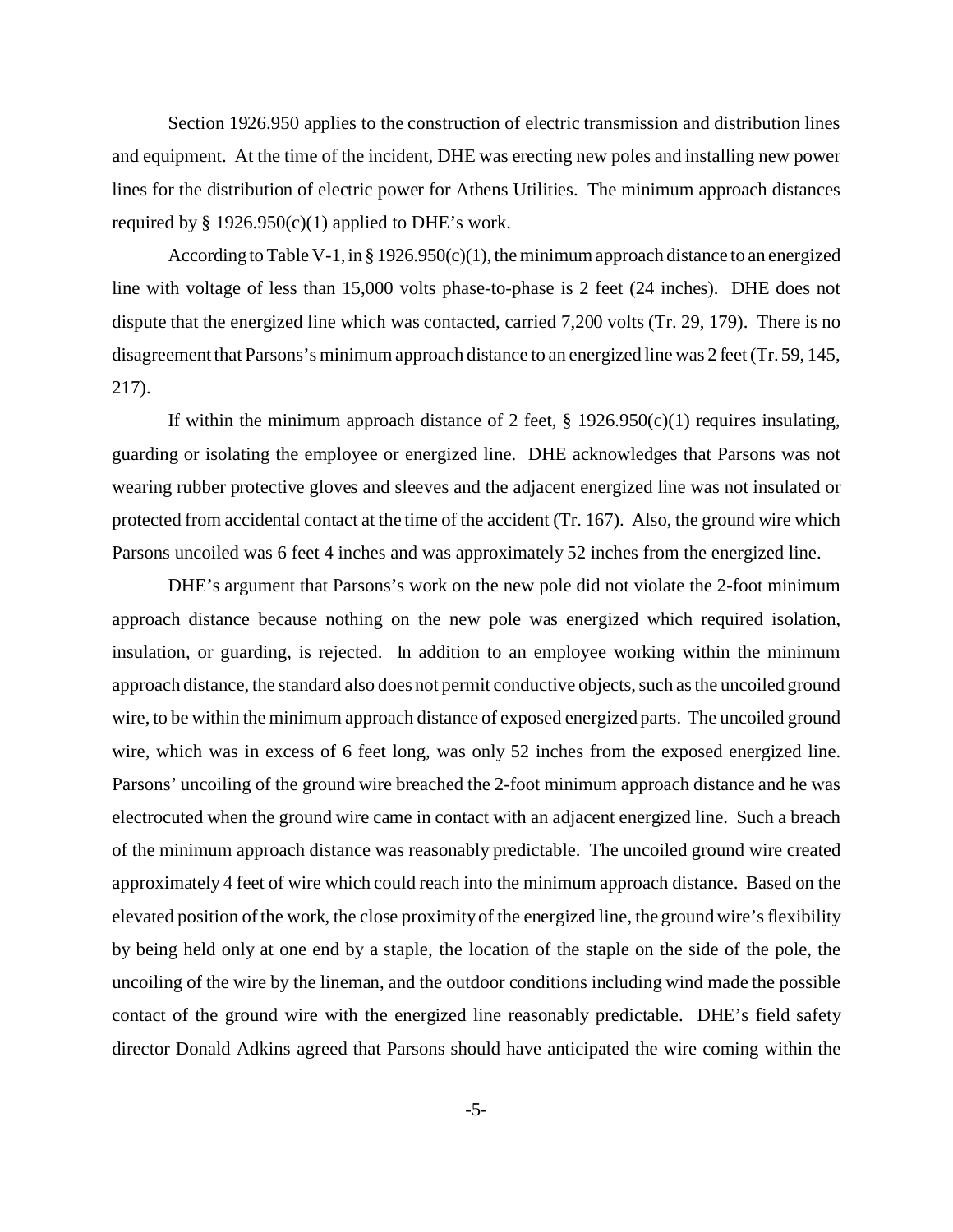minimum approach distance of the energized line once he uncoiled the ground wire and recognized the length (Tr. 240-241). Adkins testified that due to the length of the wire, reaching the energized line has to be considered possible (Tr. 369). Adkins' report of his investigation into the accident found that:

> The extension of Danny's body (as defined in the minimum approach standards) caused by handling a piece of the copper on the pole ground and the actual pole ground put Danny in direct violation of the minimum approach distance. The failure to use (total isolation), protective cover is also a direct violation of OSHA and Company standards. (Exh. C-9; Tr. 243-244).

Regardless of how the accident occurred, the ground wire held by Parsons came within the 2-foot minimum approach distance of an energized line and neither the energized line nor Parsons was insulated, guarded or isolated as required by § 1926.950(c)(1).

DHE's argument that it lacked knowledge of a violative condition is rejected (Tr. 215, 240, 348). In order to establish employer's knowledge, the Secretary must show that the employer knew, or with the exercise of reasonable diligence could have known of the violative condition. Employer knowledge may also be shown when its supervisory employee has actual or constructive knowledge of the condition. *Dun Par Engineered Form Co.*, 12 BNA OSHC 1962 (No. 82-928, 1986). "Because corporate employers can only obtain knowledge through their agents, the actions and knowledge of supervisory personnel are generally imputed to their employers, and the Secretary can make a prima facie showing of knowledge by proving that a supervisory employee knew of or was responsible for the violation." *Todd Shipyards Corp.*, 11 BNA OSHC 2177, 2179 (No. 77-1598, 1984).

There is no dispute that foreman Danny Parsons was a supervisory employee and was in charge of the crew. He supervised the crews' work and provided safety training to employees each morning (Tr. 330, 335). His knowledge of the closeness of the energized line and the lack of protective equipment may be imputable to DHE.<sup>4</sup> Parsons was aware of the physical conditions

<sup>&</sup>lt;sup>4</sup> DHE's home office is in Roanoke, Virginia, within the Fourth Circuit Court of Appeals. In the Fourth Circuit, the acts and knowledge of a supervisory employee is not imputed to the employer unless the Secretary shows that the supervisory employee's acts were foreseeable or preventable. *L.R. Willson & Sons, Inc. v. OSHRC,* 134 F.3d 1235 (4th Cir., 1998) *cert. denied* 142 L.Ed.2d 328 (1998). As discussed under unpreventable employee misconduct, Parsons's conduct was not forseeable or preventable.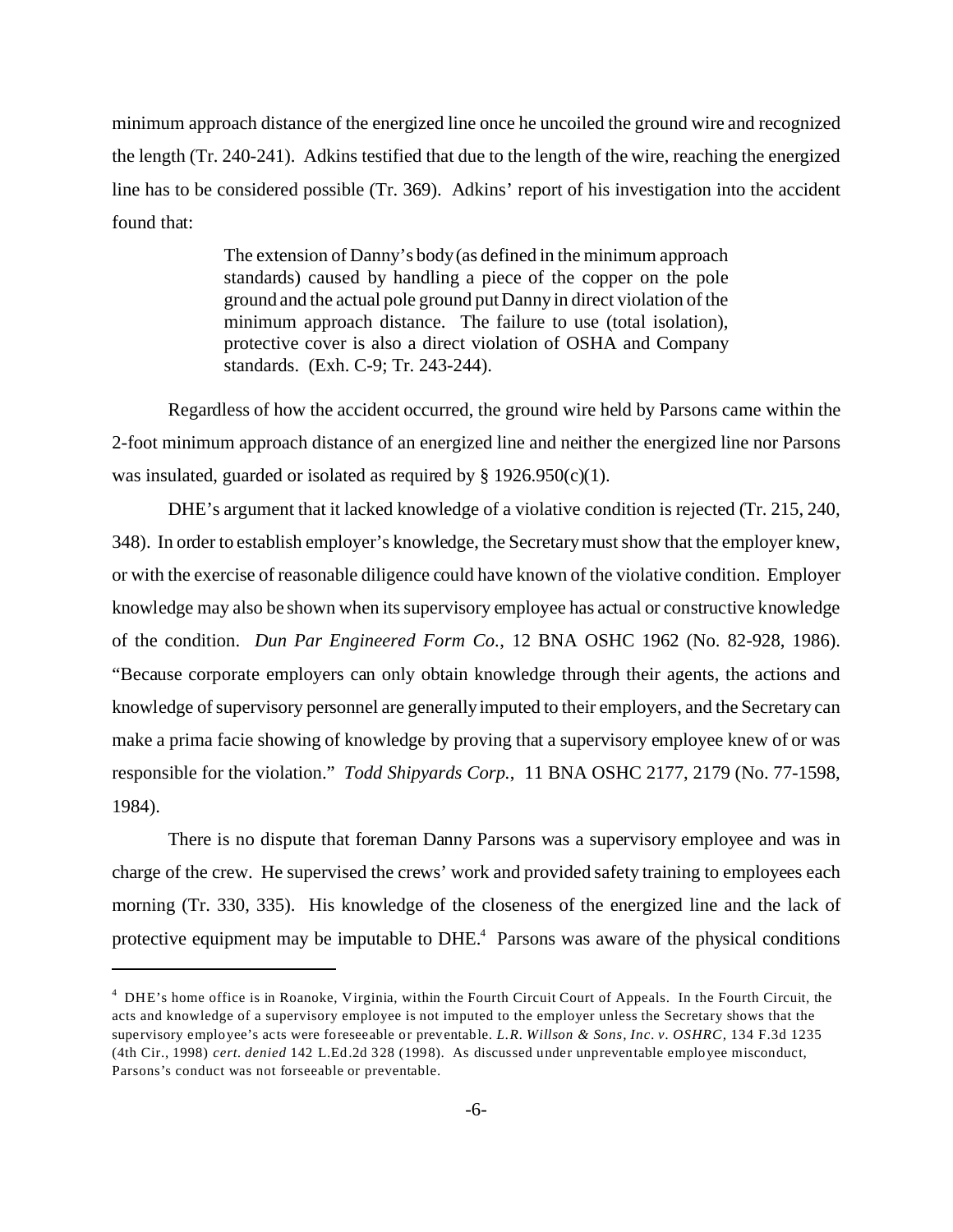constituting the violative condition and recognized the potential hazard by taking appropriate precautions earlier in the day by wearing rubber gloves with sleeves and placing rubber hoses over the adjacent energized lines (Tr. 337).

DHE agrees that Parsons's lack of protection violated its safety rules and OSHA standards (Tr. 348, 368-369). DHE was aware of the possible hazard from the existing energized lines. DHE's general foreman Haskins, who oversaw the crew's work, testified that the work Parsons was doing required him to wear rubber gloves and sleeves (Tr. 358). DHE's safety director Donald Adkins investigated the accident and concluded the "the failure to use (total isolation), protective cover is also a direct violation of OSHA and Company standards" (Exh. C-9; Tr. 243, 376).

## Unpreventable Employee Misconduct

Although noncompliance with  $\S 1926.950(c)(1)$  is found, DHE asserts that a violation was due to unpreventable employee misconduct. In order to establish employee misconduct, DHE has the burden to show that it has (1) established work rules designed to prevent reasonably anticipated violative conditions; (2) adequately communicated the work rules to its employees; (3) taken steps to discover violations of the rules; and (4) effectively enforced the work rules when violations have been discovered. *Nooter Construction Co.,* 16 BNA OSHC 1572, 1578 (No. 91-237, 1994).

DHE agrees that the accident would not have occurred if Parsons had followed the company's safety procedures for remaining outside the 2-foot approach distance unless wearing rubber gloves with sleeves and placing insulating hoses on the adjacent energized conductors. DHE asserts that Parsons's activity was a departure from its work plan and did not comply with its safety rules (Tr. 167, 358).<sup>5</sup>

<sup>&</sup>lt;sup>5</sup> The Secretary's proffer regarding a similar accident to lineman Wade Casey, the other lineman on Parsons's crew which occurred in October 2003, was rejected because it occurred after the issuance of the citation in this case and is the subject of another contested citation (Docket No. 04-0836) (Tr. 37).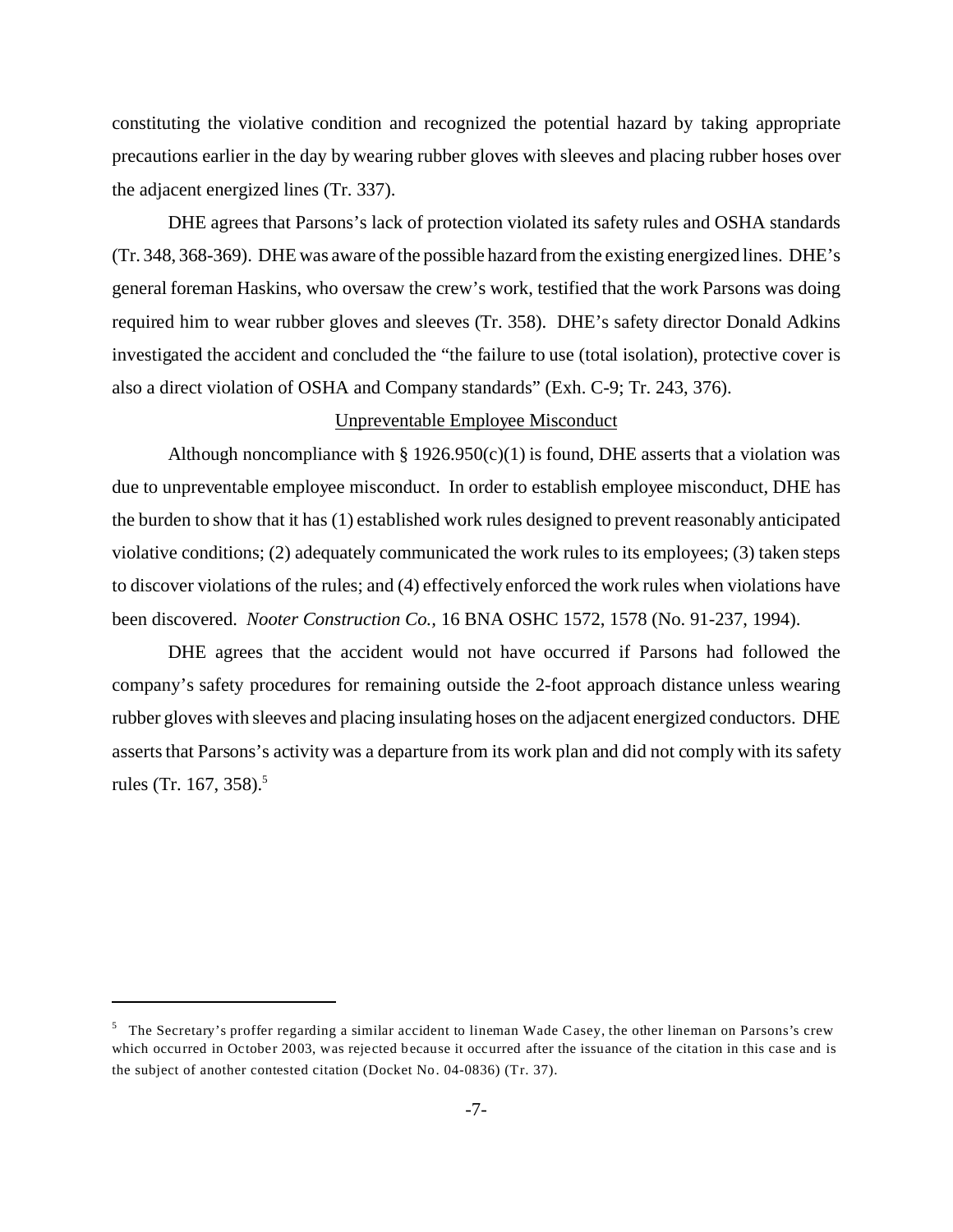# 1. DHE's Safety Rules

DHE has a written "Safety Handbook and Work Process Manual" which contains the company's safety work rules (Exh. R-5). A copy of the manual is given to all linemen and employees including Parsons who received a copy on December 9, 2002 (Exh. R-16; Tr. 1421, 297).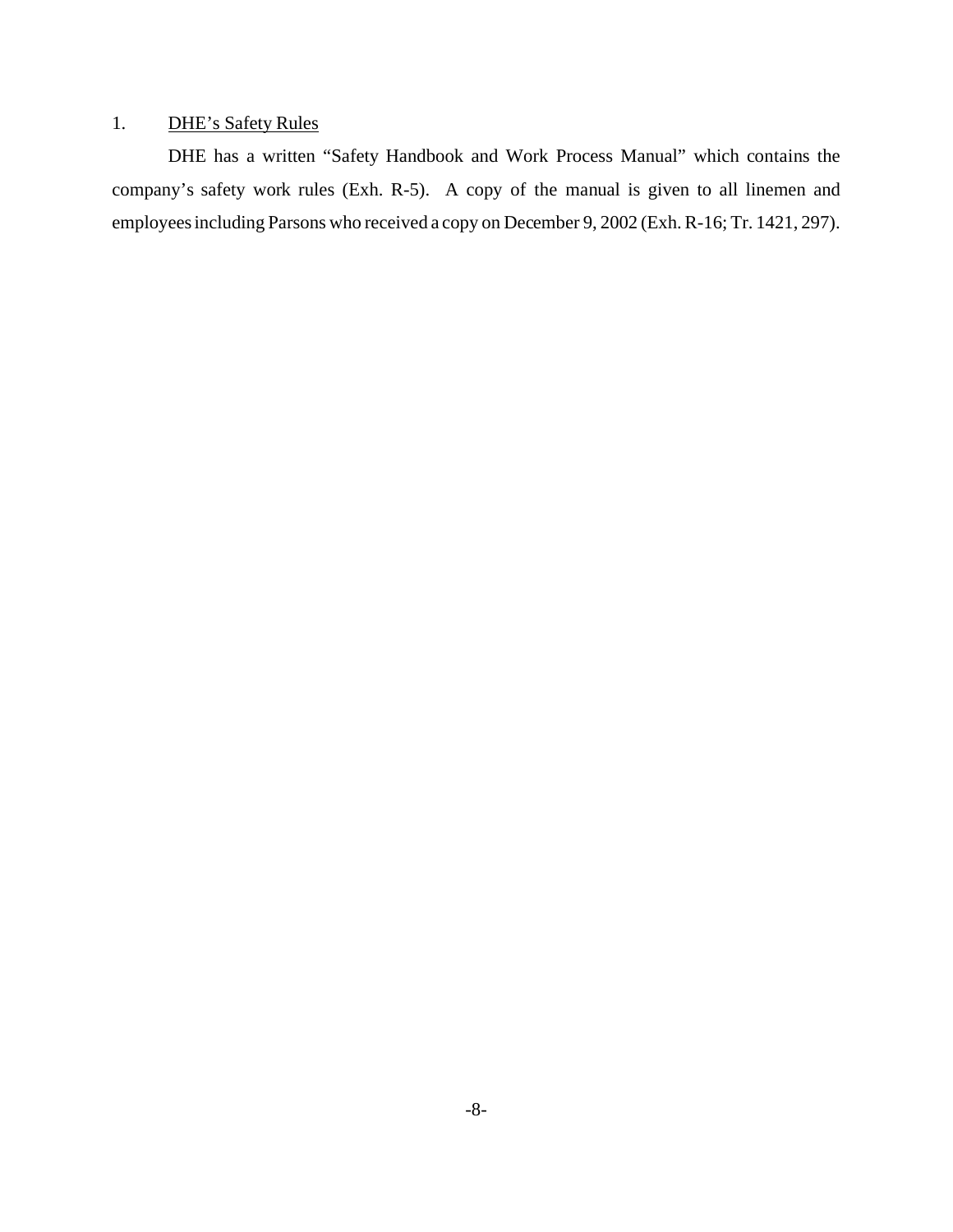DHE's safety manual contains three written safety rules (Rules 1.29(b), 3.03 and 3.43) which address minimum approach distance and the use of personal protective equipment (Exhs. R-5, C-8). The rules require an employee to wear protective gloves with sleeves if he can reach or the object in his hands can reach into the minimum approach distance (Tr. 54). This includes the handling of conductive objects, such as tools and equipment, within the approach distance and identifies the minimum approach distances. In comparison with the requirements of  $\S$  1926.950(c)(1), DHE's written safety rules require the same levels of protection and are adequate to protect an employee against the hazard of electrocution.

DHE's Safety Rule 1.29: provides:

Wear properly-rated gloves and sleeves according to Table L3.03 and at the following times:

- (a) When working within the approach distance of any conductor (covered or uncovered) energized at 50 volts or more.
- (b) When using conductive tools or applying material which could violate the minimum approach distance of any conductor energized at 50 volts or more.
- (c) When working on or near vehicles or equipment which are not grounded and are being treated as energized.

DHE's Safety Rule 3.03 provides:

Unless properly protected by an approved method, workers shall not go or take any conductive object within the following approach distances from any exposed energized conductor or equipment:

With a voltage of 7,200 volts, DHE's minimum approach distance is 2 feet, 2 inches (Table L 3.03) as opposed to the 2-foot requirement in §  $1926.950(c)(1)$ . DHE explained that its minimum approach distance is based on OSHA's general industry standard for "Electric power generation, transmission, and distribution" at § 1910.269 which is more encompassing (Tr. 168).

DHE's Safety Rule 3.43 provides:

When working within reach of lines and equipment energized at from 50 to 34,500 volts, each worker shall use insulating protective equipment as specified in L 3.05 or suitable barriers shall be installed to prevent accidental contact.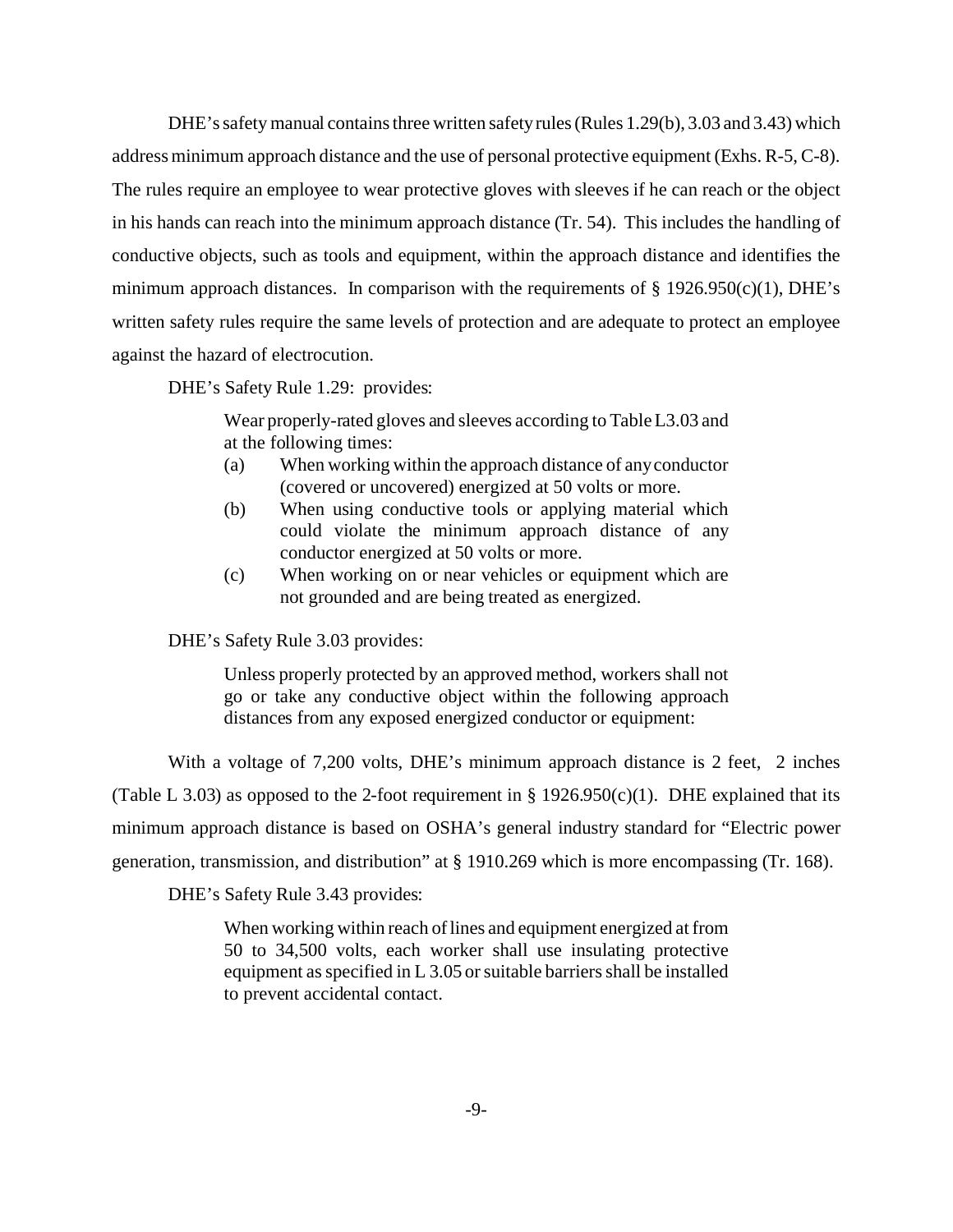Although he would not have anticipated the grounding wire to contact the energized conductor, general foreman Haskins testified that "our rules state that if you or anything that you have in your hand will reach inside that approach distance, then, we use three lines of protection. We've got the bucket truck, you cover it up with your rubber hoses, and your rubber gloves and sleeves" (Tr. 348). DHE agrees that Parsons, by not wearing protective gloves with sleeves and by not covering the energized lines, violated its safety rules (Tr. 167, 240). Compliance Officer Sotak agreed that Parsons had violated DHE's safety rules (Tr. 54). Her testimony that DHE's rules were deficient because there was no specific procedure for grounding the neutral to the pole is rejected (Tr. 38). If Parsons had complied with DHE's safety rules, he would not have been exposed to a hazard and would have complied with the requirements of  $\S 1926.950(c)(1)$ .

The record, therefore, establishes that DHE has appropriate safety rules to address the hazard and conditions present on April 16, 2003.

#### 2. DHE's Communication of the Safety Rules

In addition to written safety rules, DHE also shows that its safety rules were communicated to employees including Parsons. Prior to being hired, all potential new employees receive orientation (Tr. 90). The orientation takes between six to eight hours and includes a discussion of the minimum approach distance (Tr. 145, 247). After the orientation, the potential new hires are given a written examination on the material covered during the orientation. The written examination must be passed in order to be considered for hire (Tr. 143). Additionally, for linemen and apprentices, DHE has an accredited apprenticeship course for lineman training (Tr. 248-249).

Parsons, an experienced lineman, had previously worked as a lineman for another company (Tr. 250-251). He still had to take DHE's orientation class and pass the written examination before being hired by DHE (Tr. 294). His class covered the minimum approach distance and protective equipment (Tr. 294). Parsons' series of written tests included one on minimum approach distance which he scored 100% (Tr. 147, 296).

After orientation, Parsons attended a quarterly foremen's safety meeting in January 2003, for four hours. The meeting discussed safety issues including the minimum approach distance and the proper cover up by use of rubber gloves and sleeves (Tr. 306-307). Also as foremen, Parsons conducted regular job safety meetings in the morning for the crew (Exh R-15; Tr. 335). During his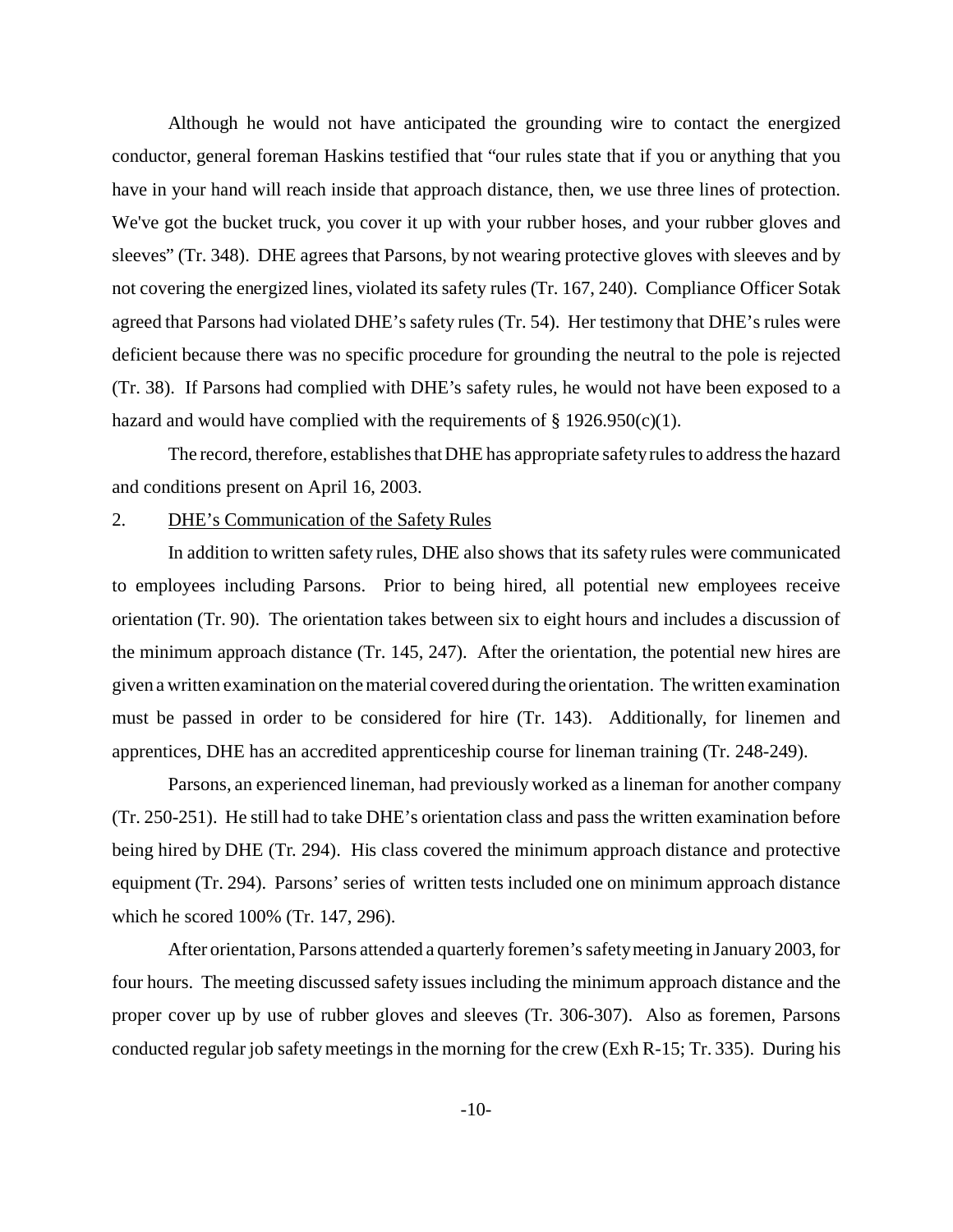employment with DHE, Parsons participated in 41 job safety meetings (Exh. R-15). It is noted that on the morning of April 16, 2003, the safety meeting identified the safety equipment including gloves, sleeves, and hoses necessary for the job and stated "use plenty of cover up" (Exh. R-15).

Groundsman Weems testified that DHE conducted "tailgate meetings every once in a while" (Tr. 85). He also stated that he was not familiar with the specific minimum approach distances (Tr. 86). The record shows that prior to the accident, Weems attended four job safety meetings during April 2003 (Exh. R-2). It is noted that although his job as groundsman did not require him to work close to energized conductors, he knew the meaning of minimum approach distance. Also, he testified that he wore rubber gloves whenever setting poles (Tr. 92, 114).

The record shows that DHE adequately communicated its safety rules to Parsons.

## 3. Steps to Discover Violations of Safety Rules

Field safety director Adkins testified that he conducts surprise job site visits when he inspects the crews for safety compliance and proper work procedures (Tr. 146). Safety inspections are also conducted by the general foreman, job superintendent, upper management, and the field safety department (Tr. 148).

The record shows that Parsons's crew was audited for safety 16 times during the approximate six months he was employed by DHE (Exh. R-14). None of the safety audits found any violations. Adkins inspected Parsons's job site on March 26, 2003, while the crew was changing out junction poles with transformers. He found no violations (Exh. R-3; Tr. 149). Similarly, safety director John Morris found no violations with Parsons's crew on January 15, 2003 (Exh. R-17).

General foreman Sam Haskins, who oversaw the crews' work on the project, had been on site until approximately 2:00 p.m. on the day of the accident observing Parsons (Tr. 337, 340). Haskins saw that Parsons worked with rubber gloves with sleeves and the adjacent energized lines were covered with rubber hoses (Tr. 337). He also testified that he never saw Parsons or the crew violate the company's safety rules (Tr. 355).

The record shows that DHE took steps to discover safety violations and there is no history of safety violations by Parsons.